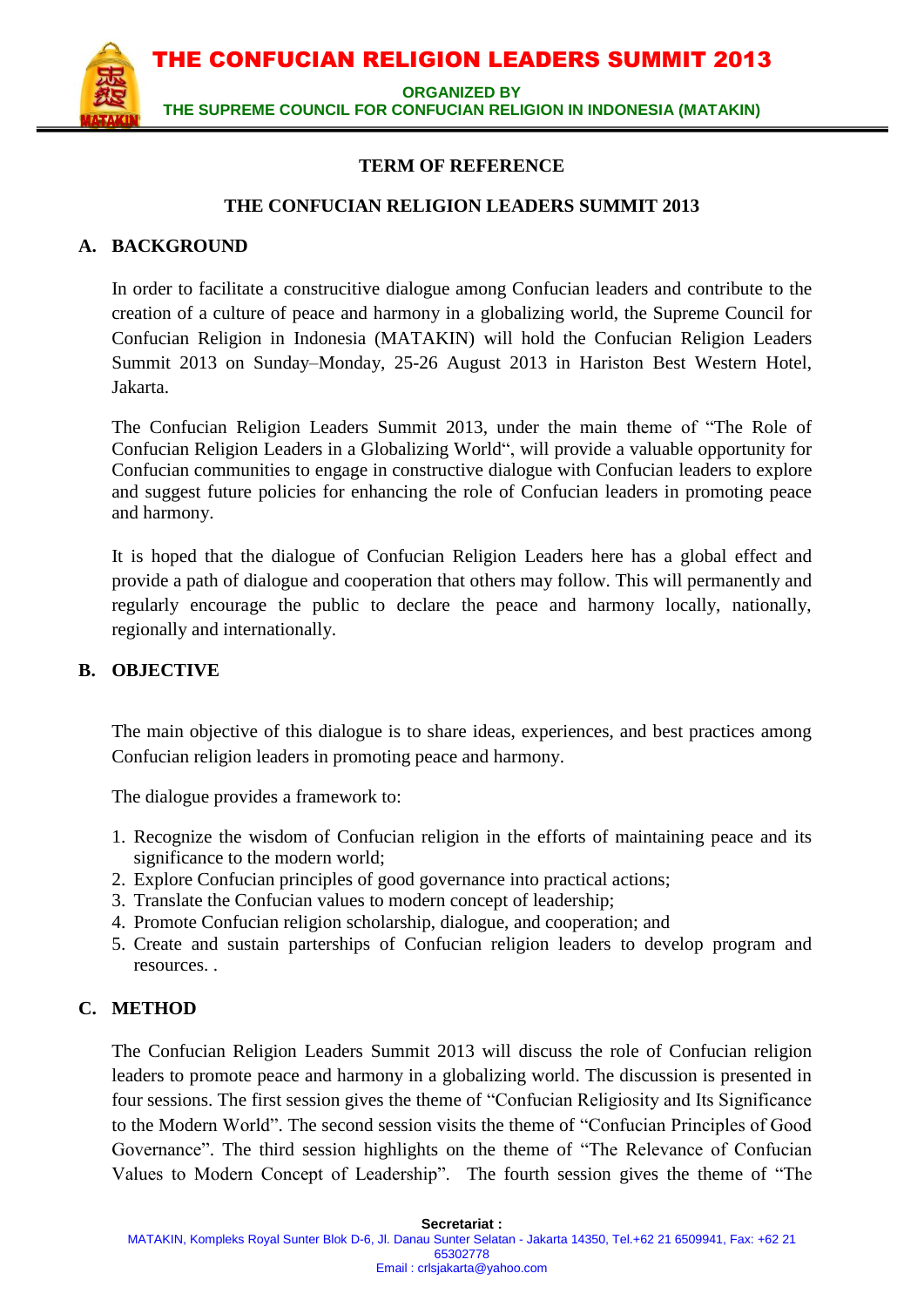

Contribution of Confucian Religion Leaders to Modern Society". The final session concludes the paper of "Jakarta Statement on Confucian Religion Leaders Summit 2013".

# **D. INVITED SPEAKERS**

Various speakers from inside and outside the country those have expertise in this field will be present as the main speakers.

- 1. Dr. Tong Yun-kai (President of The Confucian Academy in Hong Kong)
- 2. Prof. Kong Weiqin (Chairman of Taiwan Association of Confucius)
- 3. Dr. Tee Boon Chuan (Institute of Chinese Studies, Universiti Tunku Abdul Rahman, Malaysia)
- 4. Tan Sri Lee Kim Yew (Chairman of World Association of Confucian Intellectuals, Malaysia)
- 5. Yong Chen, Ph.D (Research Professor of Chinese Philosophy and Religion at El Colegio de Mexico)
- 6. Y.H. Gwee, BBM, M.A.,Ph.D., D.Litt (Singapore)
- 7. Prof. Nguyen Kim Son (Vice President Vietnam National University)
- 8. Xs. Masari Saputra (Dewan Rohaniwan MATAKIN, Indonesia)
- 9. Bratayana Ongkowijaya, S.E., XDS (Chairman of MATAKIN, Indonesia)
- 10. Ws. Dr. Drs. Chandra Setiawan, M.M., Ph.D (Presidium Coordinator of MATAKIN, Indonesia)
- 11. Dr. Ir. Drs. Adji Djojo, M.M. (Chairman of MATAKIN, Indonesia)

# **E. DATE AND VENUE**

The Summit will be held on Sunday-Monday, 25–26 August 2013 in Hariston Best Western Hotel, Jakarta.

# **F. TARGET AUDIENCE**

It is expected that the summit will be attended by researchers, educators, scholars, intellectuals, members of Confucian communities, from local and abroad. The target audience will be 100 particpants from Indonesia, Malaysia, Singapore, Thailand, Vietnam, South Korea, China, Taiwan, Mongolia, Japan, Australia, America, etc. The summit will be completely free of charge. No entry fee will be charged. This is being done to ensure that all are able to attend.

#### **G. DISCLAIMER**

Every attempt will be made to present the program as printed. However, The Committee reserves the right to alter or cancel, without prior notice, any of the arrangements, timetables, plans or other items relating directly or indirectly to the Confucian Religion Leaders Summit, for any cause beyond its reasonable control. In the event of cancellation of the Confucian Religion Leaders Summit, The Committee is not liable for any loss or inconvenience caused as a result of such alteration and cancellation.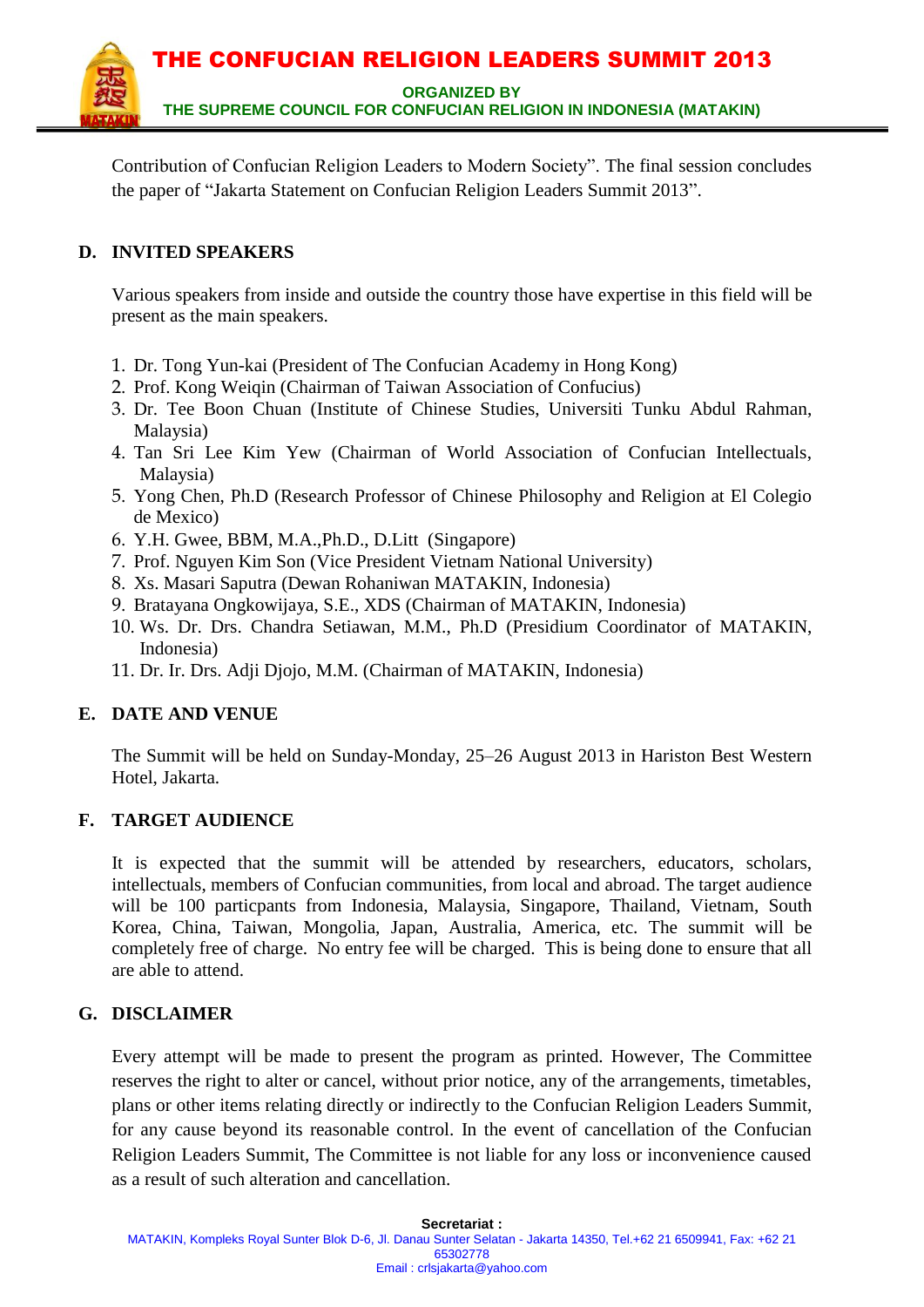

# **H. SECRETARIAT**

THE CONFUCIAN RELIGION LEADERS SUMMIT 2013

d.a. MATAKIN

Kompleks Royal Sunter Blok D-6, Jalan Danau Sunter Selatan

Jakarta Pusat - Indonesia 14350

E-mail address: crlsjakarta@yahoo.com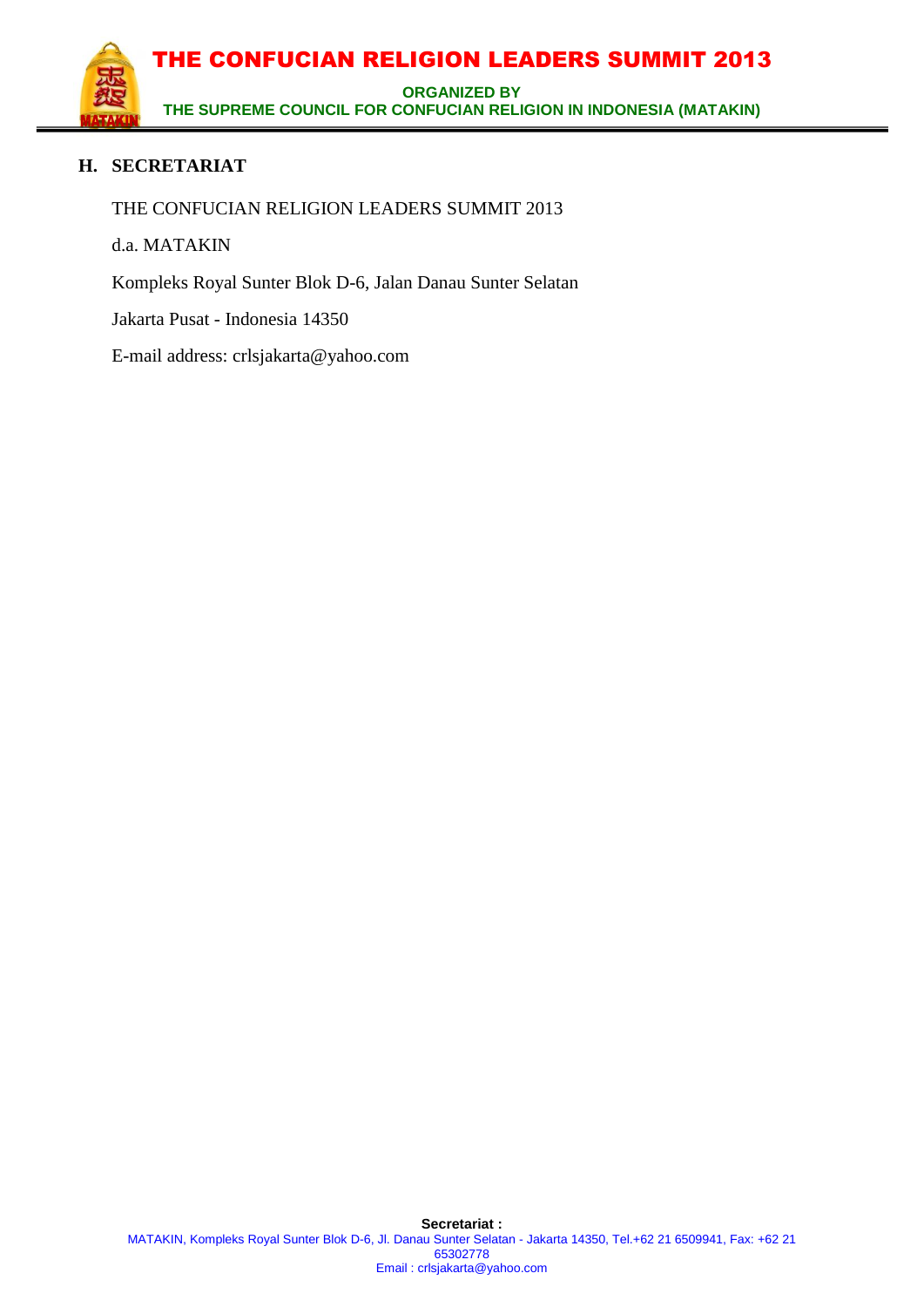**ORGANIZED BY** 

**THE SUPREME COUNCIL FOR CONFUCIAN RELIGION IN INDONESIA (MATAKIN)**

# **BOARD OF COMMITTEE**

#### **THE CONFUCIAN RELIGION LEADERS SUMMIT 2013**

#### **ADVISORY BOARD**

- 1. Xs. Tjhie Tjay Ing (Chairman of Dewan Rohaniwan MATAKIN)
- 2. Xs. Djaengrana Ongawijaya (Vice Chairman of Dewan Rohaniwan MATAKIN)

#### **TRUSTEES**

- 1. Ws. Ir. Wawan Wiratma (General Chairman of MATAKIN)
- 2. Js. Sugeng Sentosa Iman

## **EXECUTIVE COMMITTEE**

| Chairman         | : Haris Chandra, S.E., M.B.A.        |
|------------------|--------------------------------------|
| Vice Chairman    | : Drs. Uung Sendana Linggaraja, S.H. |
| <b>Secretary</b> | : Dr. Ir. Drs. Adji Djojo, M.M.      |
| Vice Secretary   | : Drs. Budi Wijaya, S.E.             |
| <b>Treasurer</b> | : Henny Loho                         |
| Vice Treasurer   | : Js. Suwandi, S.E.                  |

# **STEERING COMMITTEE**

| <b>Chairman</b>            | : Ws. Dr. Drs. Chandra Setiawan, M.M., Ph.D |
|----------------------------|---------------------------------------------|
| Vice Chairman              | : Bratayana Ongkowijaya, S.E., XDS.         |
| <b>ORGANIZING COMMITEE</b> |                                             |
| <b>Chairman</b>            | : Js. Hartono Hutomo, S.TP                  |
| Vice Chairman              | : Gunady Haryanto, S.T., M.T.               |

#### **1. Program/Session : Peter Lesmana (Coordinator)**

- Suryadi, S.E.  $\bullet$
- Yelly

#### **2. Materials/Logistics : Vekky Mongkareng, S.T. (Coordinator)**

Js. Liem Liliany Lontoh, S.E. $\bullet$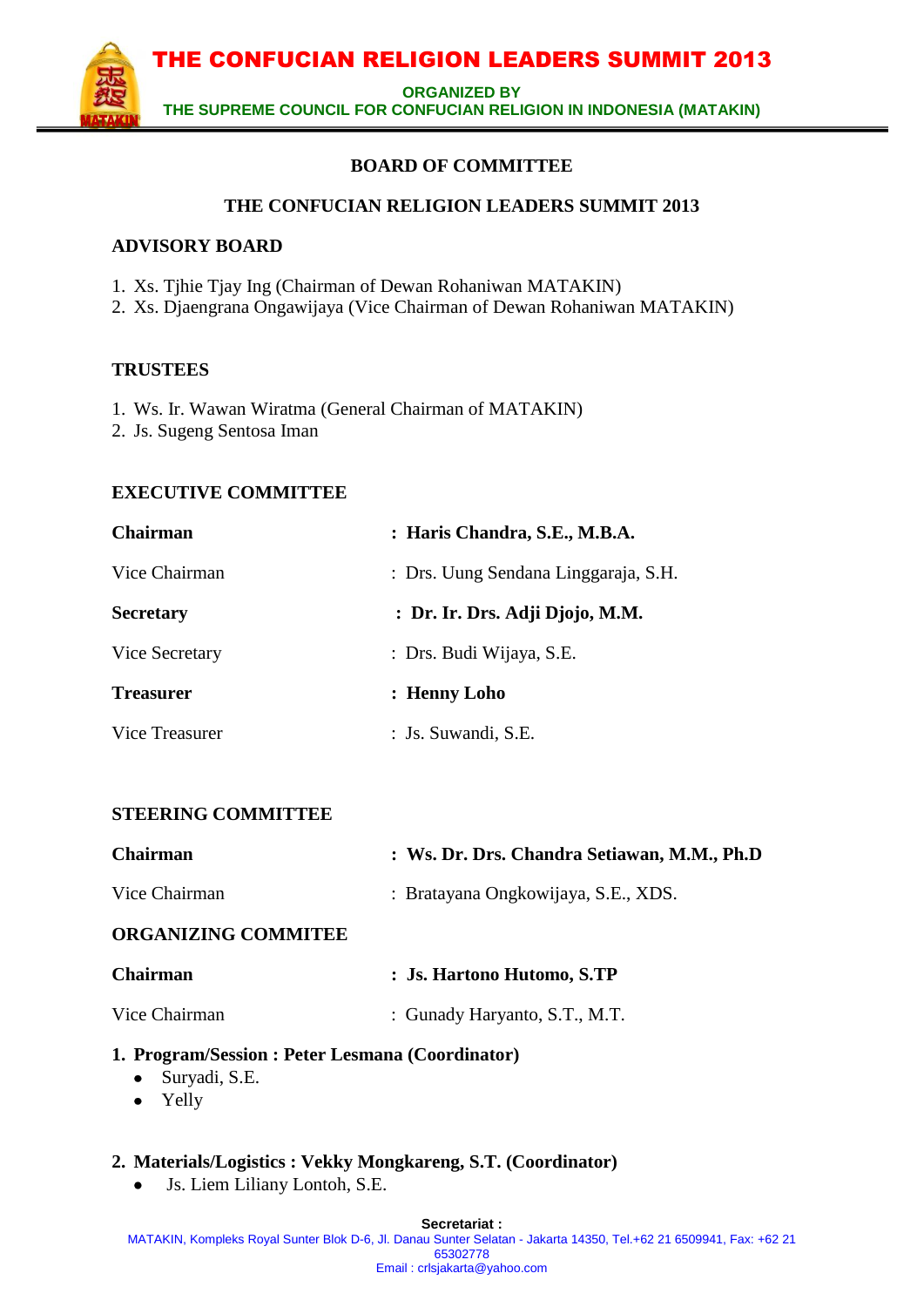

- Enrieqco Lee, S.Kom  $\bullet$
- **3. Accomodation & Transportation : Ws. Lie Supriadi, S.E. (Coordinator)**
	- Js. Ir. Wawan Kurniawan
- **4. Public Relations & Documentation : Gunadi, S.Pd (Coordinator)**
	- Herry Yulianto, S.E.

## **5. Secretariat : Gunawan Heriyanto, S.Kom (Coordinator)**

- Sushi  $\bullet$
- $\bullet$ Rini

## **6. Liason Officer : Gianti Setiawan (Coordinator)**

- Johanka
- Ir. S. Dedy Hidayat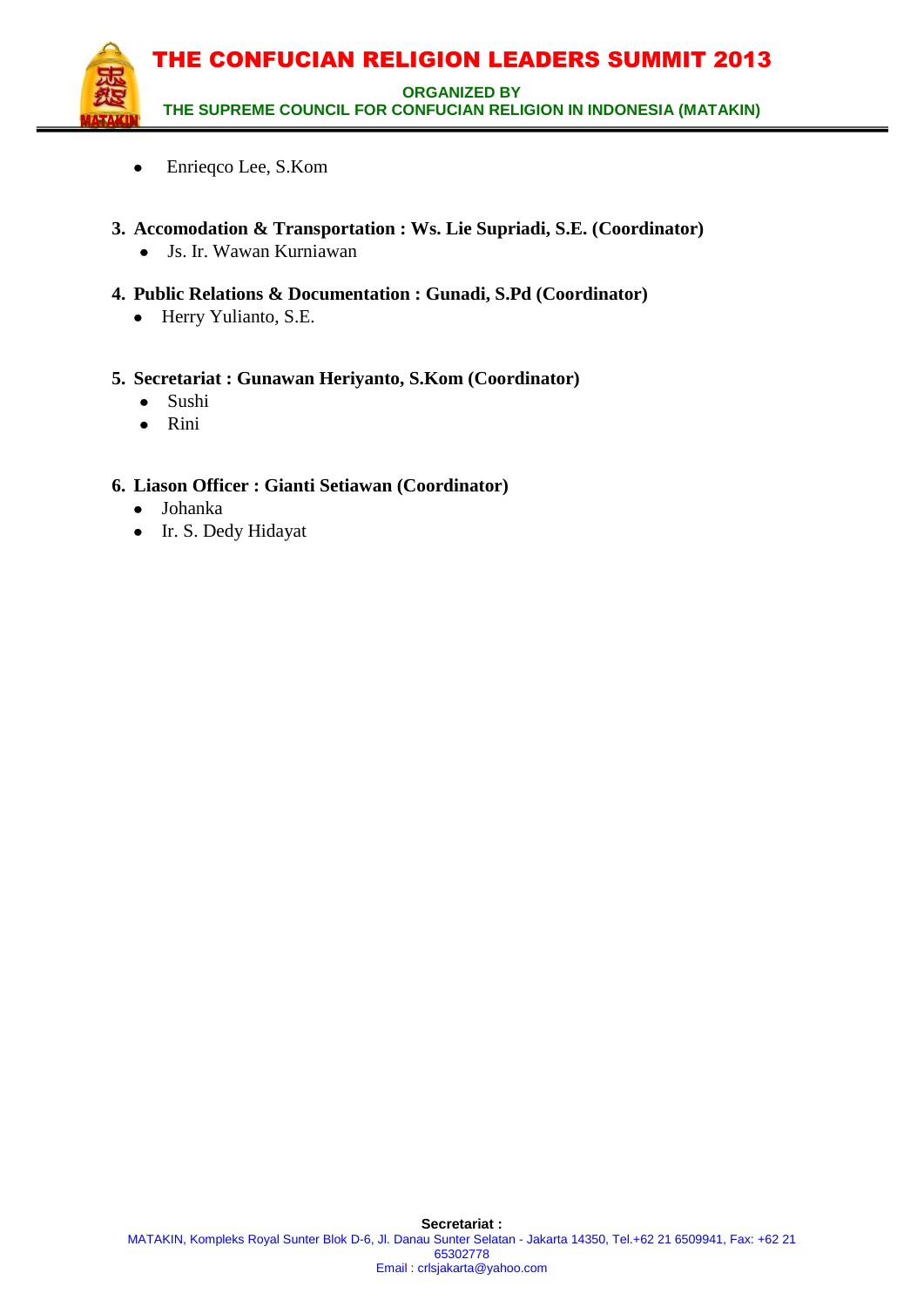**ORGANIZED BY** 

**THE SUPREME COUNCIL FOR CONFUCIAN RELIGION IN INDONESIA (MATAKIN)**

## **SCHEDULE**

#### **THE CONFUCIAN RELIGION LEADERS SUMMIT 2013**

| (DAY 3) - SUNDAY, 25 AUGUST 2013 |                                                                                                                                                                                                                                           |  |
|----------------------------------|-------------------------------------------------------------------------------------------------------------------------------------------------------------------------------------------------------------------------------------------|--|
| 07:00 - 08:00 WIB                | <b>Breakfast</b>                                                                                                                                                                                                                          |  |
| 08:00 - 10:00 WIB                | <b>Opening Ceremony</b><br><b>Opening Prayer</b><br>Welcome Remark by the Chairman of Executive Committee<br>٠<br>Haris Chandra, S.E., M.B.A<br>Opening Statement by Chairman of the Supreme Council for<br>٠                             |  |
|                                  | Confucian Religion in Indonesia (MATAKIN)<br>Ws. Ir. Wawan Wiratma                                                                                                                                                                        |  |
| 10:00 -12:00 WIB                 | <b>Session I: Panel Discussion 1</b><br>Theme:<br>"Confucian Religiosity and Its Significance to the Modern World"<br><b>Moderator:</b><br>Bratayana Ongkowijaya, XDS.<br><b>Speakers:</b><br>Yong Chen, Ph.D.<br>Xs. Masari Saputra<br>٠ |  |
| 12:00 - 13:00 WIB                | Lunch                                                                                                                                                                                                                                     |  |
| 13:00 - 15:00 WIB                | <b>Session II: Panel Dicussion 2</b><br>Theme:<br>"Confucian Principles of Good Governance"<br><b>Moderator:</b><br>Drs. Budi Wijaya, S.E.<br>Speakers:<br>Prof. Nguyen Kim Son<br>Dr. Tee Boon Chuan                                     |  |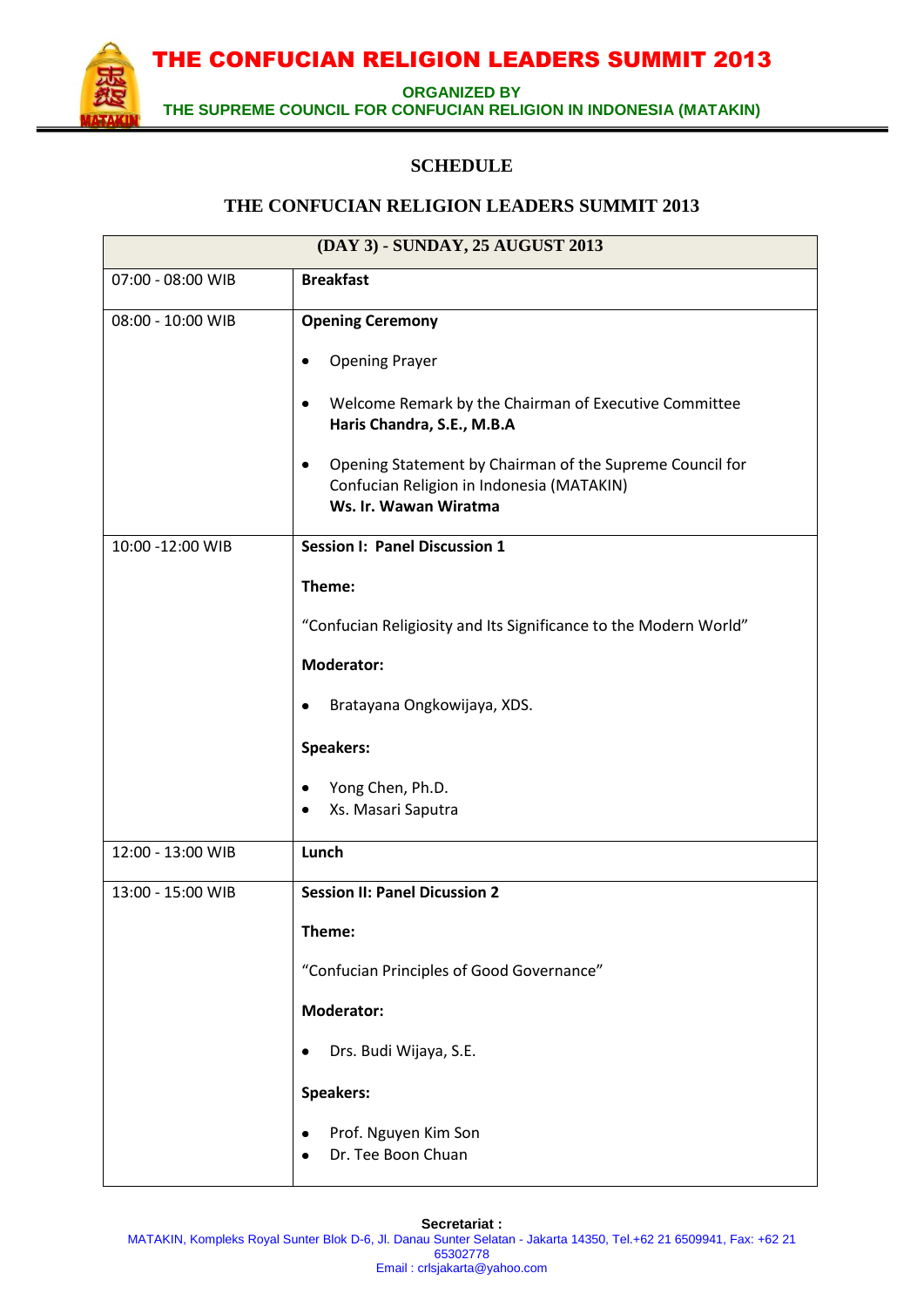

**ORGANIZED BY** 

**THE SUPREME COUNCIL FOR CONFUCIAN RELIGION IN INDONESIA (MATAKIN)**

| 15:00 - 15:30 WIB                | <b>Coffee Break</b>                                                 |  |
|----------------------------------|---------------------------------------------------------------------|--|
| 15:30 - 17:30 WIB                | <b>Session III: Panel Dicussion 3</b>                               |  |
|                                  | Theme:                                                              |  |
|                                  | "The Relevance of Confucian Values to Modern Concept of Leadership" |  |
|                                  | <b>Moderator:</b>                                                   |  |
|                                  | Dr. Setio Kuncono, S.E., M.M.<br>٠                                  |  |
|                                  | Speakers:                                                           |  |
|                                  | Dr. Tong Yun-kai<br>٠                                               |  |
|                                  | Y.H. Gwee, BBM, M.A., Ph.D, D.Litt<br>٠                             |  |
|                                  | Dr. Ir. Drs. Adji Djojo, M.M.<br>٠                                  |  |
| 17:30 - 19:00 WIB                | <b>Break &amp; Dinner</b>                                           |  |
| 19:00 - 21:00 WIB                | <b>Session IV: Panel Dicussion 4</b>                                |  |
|                                  | Theme:                                                              |  |
|                                  | "The Contribution of Confucian Religion Leaders to Modern Society"  |  |
|                                  | <b>Moderator:</b>                                                   |  |
|                                  | Kristan, S.E.                                                       |  |
|                                  | Speakers:                                                           |  |
|                                  | Prof. Kong Weiqin                                                   |  |
|                                  | Ws. Dr. Drs. Chandra Setiawan, M.M., Ph.D.                          |  |
| (DAY 4) - MONDAY, 26 AUGUST 2013 |                                                                     |  |
| 07:00 - 08:00 WIB                | <b>Breakfast</b>                                                    |  |
| $08:00 - 10:00$ WIB              | <b>Final Session: Roundtable Discussion</b>                         |  |
|                                  | Theme:                                                              |  |
|                                  | "Jakarta Statement of Confucian Religion Leaders Summit 2013"       |  |
|                                  | <b>Moderator:</b>                                                   |  |
|                                  | Ws. Dr. Drs. Chandra Setiawan, M.M. Ph.D                            |  |
|                                  |                                                                     |  |